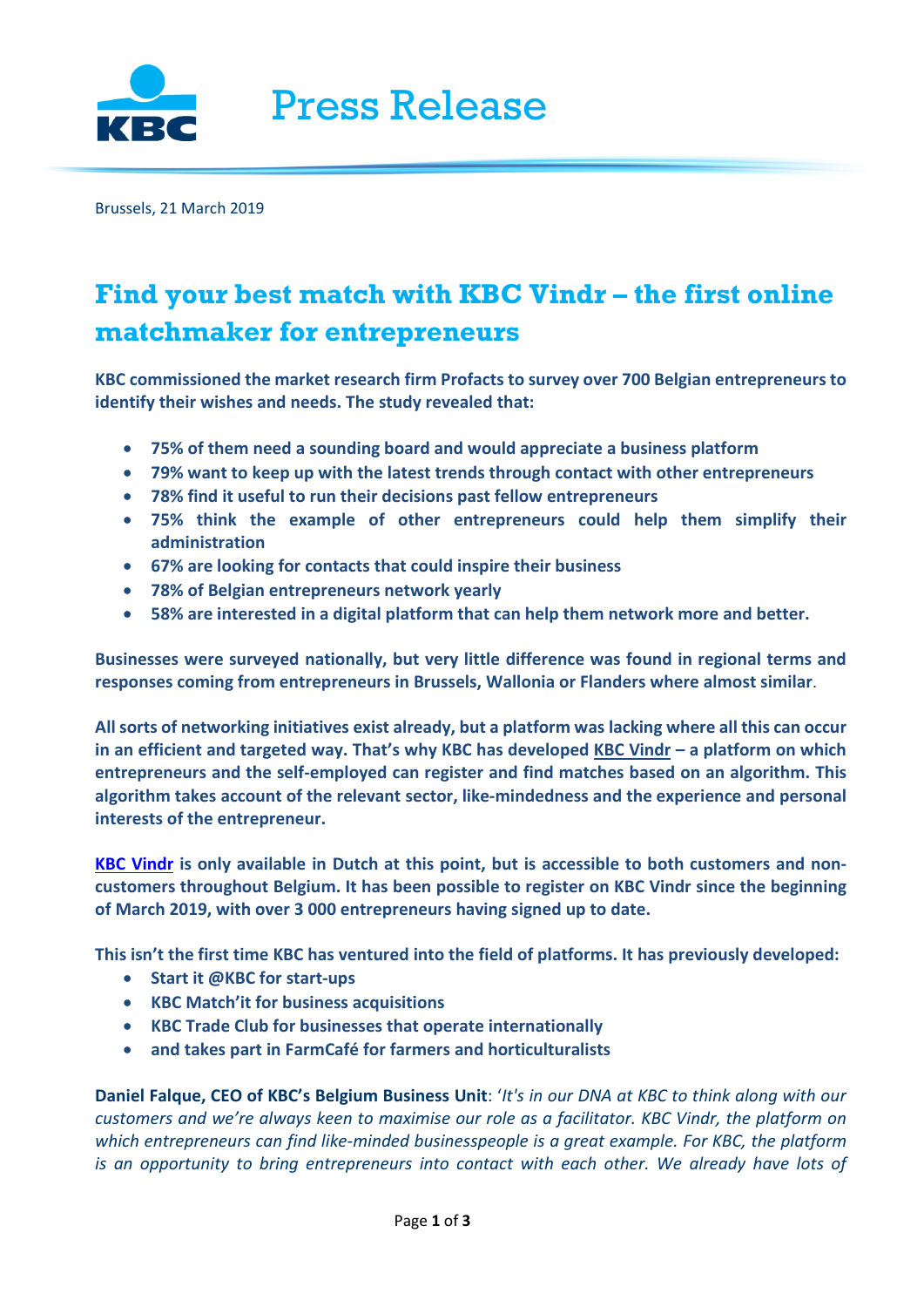*experience and success in creating and facilitating platforms like KBC Trade Club, FarmCafé, Match'it and Start it @KBC, and our customers really appreciate that.'* 

**Dirk Ector, General Manager of KBC's Businesses Division**: '*KBC wants to build a long-term relationship with its entrepreneurs. Banking and insurance are our business and we're well aware of*  what's going on in the world of the entrepreneur. But we also know from experience that *entrepreneurs like to talk with like-minded people from their own sector. I'm convinced that KBC Vindr is the first step towards finding that match. We can also facilitate those contacts as a bankinsurer by bringing entrepreneurs together in person.'* 

## **Entrepreneurs seek a sounding board**

KBC recently commissioned Profacts to carry out a phone and online survey of 700 entrepreneurs from Flanders, Wallonia and Brussels. It found that the vast majority of them are looking for a sounding board, either to talk through important decisions, or to exchange experiences and advice. But they also want to keep abreast of fresh trends that might impact the way they do business and, in particular, to make use of trends so they can reach and serve customers better, such as in the case of digitalisation.

KBC has developed **KBC Vindr,** an online meeting place where the self-employed and entrepreneurs can get together with like-minded businesspeople. Non-KBC customers can register with KBC Vindr too.

An algorithm uses four criteria to generate matches with other businesses registered on the platform:

- 1. **Sector match**: what affinity is there between two sectors?
- 2. **Like-mindedness**: what values are important to the entrepreneur and their potential matches?
- 3. **Experience**: which business themes does the entrepreneur have experience with and/or would like to learn more about?
- 4. **Personal**: what interests does the entrepreneur have in common with other businesspeople?

## **KBC Vindr isn't the first platform KBC has launched:**

- A year ago, for instance, KBC offered its business customers access to **KBC Trade Club**, an online community for **international business** tailored to their needs. It's a platform that not only brings entrepreneurs into contact with reliable business partners, it also provides them with a valuable library containing all the information they need to do business internationally. **The Trade Club now consists of 13 banks with 19 000 entrepreneurs, 500 of them KBC customers.**
- **Start it @KBC** was created for starter businesses in 2014 as a partnership between Accenture, Cronos Groep, Flanders DC, imec, joyn, KBC, Mobile Vikings, Telenet and local academic partners. It has since developed into **Belgium's largest start-up community, with offshoots in Hungary and the United States.**

New businesses receive a three-month, tailored rapid acceleration programme at Start it @KBC and can count on receiving mentorship, expertise, an extensive network and co-working space for a year and a half. Start it @KBC continually optimises its offering with the help of the start-ups themselves. It encourages national and international cross-fertilisation among **more than 650 start-ups and scaleups**, as well as with investors, experienced mentors, experts in a wide variety of fields (including technology, sales, legal, marketing and communication) and other accelerators and incubators worldwide. The community plays a pioneering role in promoting diversity and female entrepreneurship.

• **FarmCafe** is a digital platform created by KBC in 2015 to inspire professional farmers and horticulturalists in Flanders to grow their business. It also connects them with experts so they can develop ideas together. Farmers and horticulturalists can turn to this community to find information